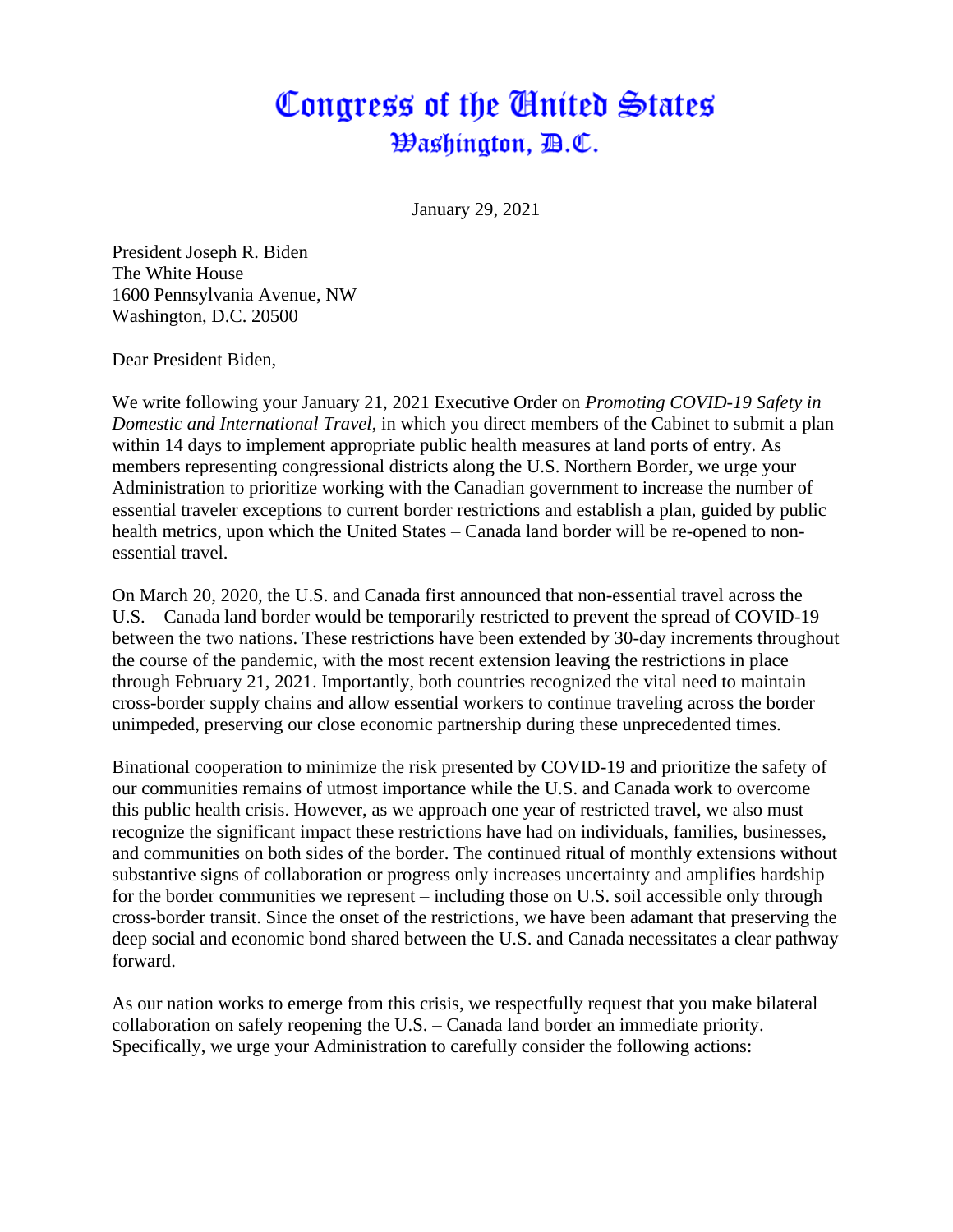### **Establish a Bilateral Plan for Restoring Travel**

States and Provinces in the U.S. and Canada have created frameworks for reopening that rely on monitoring public health data, the expertise of health officials, and other defined criteria to inform government decisions on how to proceed with each phase of a reopen, providing transparency and alleviating uncertainty for residents. We have long advocated for both nations to similarly craft a comprehensive framework for a phased reopening of the border that would be guided by clearly established public health metrics to measure conditions on both sides of the border. In their January  $12<sup>th</sup>$  announcement extending the travel restrictions, the Department of Homeland Security (DHS) laid out specific conditions that could be used to ease restrictions in the future, including the degree of health risk indicated in the Center for Disease Control's Travel Health Notice for Canada and Mexico, the public health conditions in the relevant border localities, and the staffing levels of local Border Patrol Officers. While there has been a necessary emphasis on implementing appropriate health protocols to ensure safe international air travel, cross border land travel deserves equal attention and deliberation on appropriate protective public health measures to ensure the safety of populations on both sides of the border and in finding solutions to the operational challenges presented at land ports of entry should travel be expanded. We urge your Administration to build on the January  $12<sup>th</sup>$  guidance and work with Canadian officials to formally establish a bilateral plan to reopen the border to non-essential travel.

## **Prioritize Vaccines and Testing for All CBP Staff**

U.S. Customs and Border Protection (CBP) staff come to work on America's front line to keep our communities safe, so prioritizing their protection from COVID-19 is critical to prepare our land borders for restarting non-essential travel. CBP must continue to have access to appropriate personal protective equipment to continue to carry out their mission of facilitating lawful travel and trade. In addition, widespread screening and testing for COVID-19 should be conducted to monitor and adjust for staffing at each land port of entry. We understand that DHS has partnered with the Department of Veterans Affairs (VA) for vaccine distribution to the CBP workforce, though personnel outside of a 200-mile radius from a VA hospital are currently unable to be assigned an appointment for the vaccine. While CBP field offices have been working diligently with local public health officials to fill gaps and get all personnel vaccinated as quickly as possible, we urge your Administration to work with the relevant agencies to address this issue and ensure all CBP staff are able to get vaccinated.

## **Allow for Families to Safely Reunite**

Families in border communities have faced unique hardship while they have been unable to cross the land border to reconnect with the loved ones on the other side. Since the travel restrictions were first implemented, Canada has expanded their exemptions to allow family members and extended family members to enter Canada to reunite with their family. Unfortunately, the U.S. has not reciprocated this policy, despite the fact that Canadians are still able to fly into the U.S**.,**  resulting in restrictions that fall squarely on families in border communities and those who lack the means to travel by air, while doing little to protect public health. The U.S. – Canada border has operated efficiently because of coordination and seamless processes crafted by both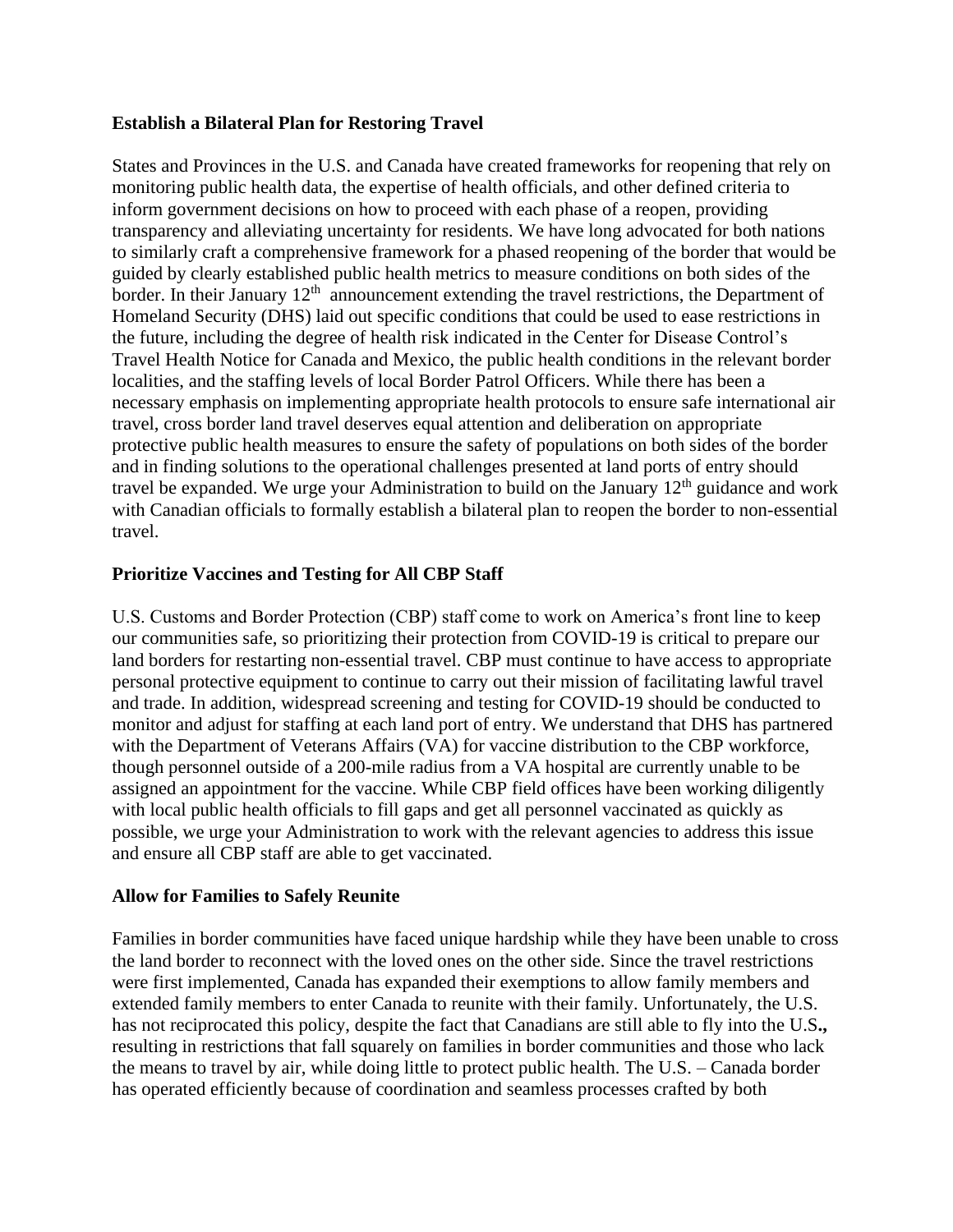governments working in tandem - reciprocating family travel exemptions continues in that tradition of coordination and lessens uncertainty for families approaching the border just seeking to reunite with loved ones. We urge your Administration to immediately establish and publicize a family travel exemption similar to the Canadian policy.

### **Develop a Policy for Property Owners**

For the many Americans that own property in Canada, the travel restrictions have prevented them from crossing the border to properly maintain their property. While they still pay taxes on such properties, these individuals and families have been blocked from accessing their homes to conduct necessary maintenance or retrieve their belongings. Traveling by car directly to their property to quarantine in isolation could be done without any contact or transmission risk. Additionally, proof of a negative COVID-19 test prior to crossing the land border could provide further protection against spread of the virus, while restoring the rights of individuals to visit their property. We urge your Administration to work with Canadian officials to develop an exemption process and appropriate safety protocols to allow property owners to cross the border.

#### **Ensure Reciprocal Access to Transit through Boundary Waters**

Under standard policy, recreational boaters that leave a U.S. port and travel into international or foreign waters but do not make a stop before returning to a U.S. port are not considered to have departed the U.S. While CBP has continued to allow Canadian boaters to transit through U.S. waters during the pandemic as long as they don't anchor, dock, or tie up, consistent with this longstanding policy, we've been informed that Canada has not reciprocated this policy. This has been particularly impactful in the boat tourism industry, where Canadian operators have been able to take their tour boats along the U.S. coast while American tour boats have not been able to travel similar routes along the Canadian coast. Additionally, enforcement of the policies remains unclear and inconsistent. We urge your Administration to work with the relevant agencies to ensure the U.S. and Canada implement reciprocal policies that allow recreational boaters to transit through the other nation's boundary waters, as such activity provides no additional risk of cross-border virus transmission.

We hope the special partnership that exists between the U.S. and Canada and our legacy of close cooperation can lead to swift bilateral action towards restoring cross border travel while continuing to protect the health of our communities.

We appreciate your consideration of these requests and stand ready to assist in your efforts.

Sincerely,

Tlin M. Stepan

Elise M. Stefanik Member of Congress

 $-28 - 0$ 

Brian Higgins Member of Congress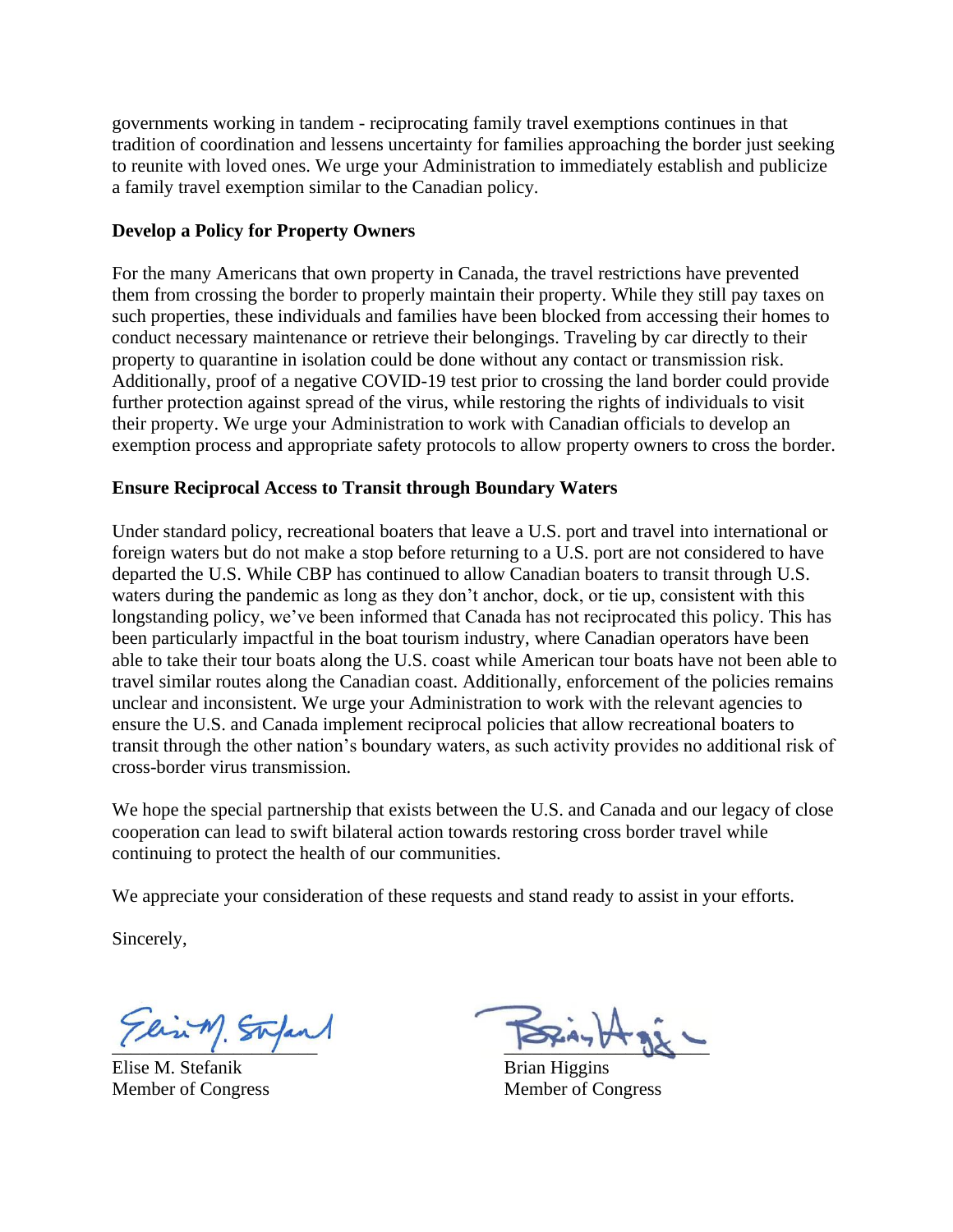$\cup$   $\sim$ 

Peter Welch Member of Congress

lem Grothme

Glenn Grothman Member of Congress

)<br>Hisa C Melan

Lisa McClain Member of Congress

 $\overline{\phantom{a}}$ 

Tom Reed Member of Congress

 $\sim$  )  $\sim$ 

Kelly Armstrong Member of Congress

\_\_\_\_\_\_\_\_\_\_\_\_\_\_\_\_\_\_\_\_\_\_

Robert E. Latta Member of Congress

echs  $\overline{\phantom{a}}$ 

Jim Hagedorn Member of Congress

 $\overline{a}$ 

Chris Jacobs Member of Congress

 $\overline{\phantom{a}}$ 

Chellie Pingree Member of Congress

 $\frac{1}{100}$ 

Pete Stauber Member of Congress

 $\sqrt{v}$ 

John Katko Member of Congress

luss Fulcher

Russ Fulcher Member of Congress

 $\frac{1}{\sqrt{2}}$ 

Cathy McMorris Rodgers Member of Congress

 $\int_{\mathbb{R}^n}$ 

Jared Golden Member of Congress